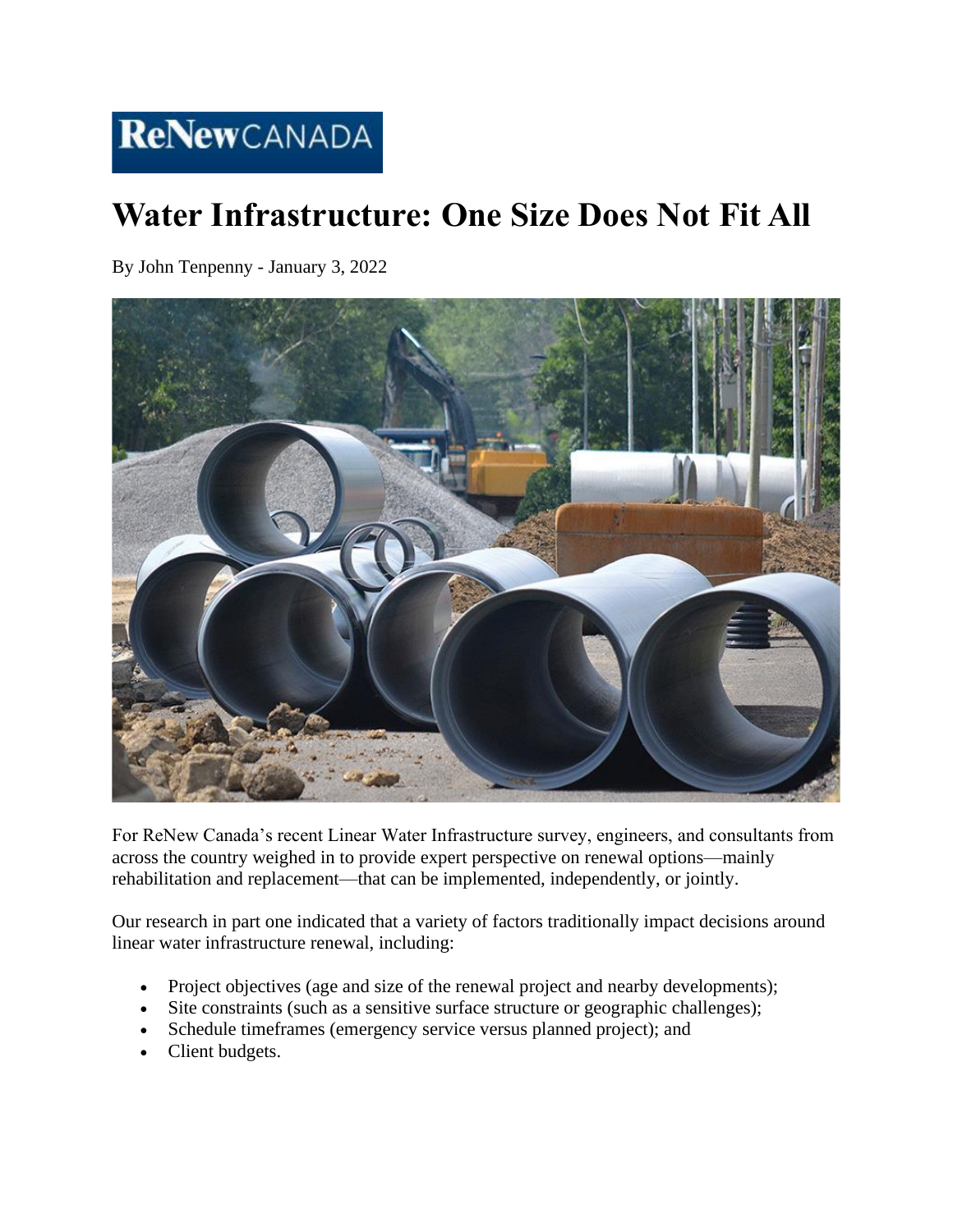During a recent INFRAIntelligence webinar, with support from ALTRA Proven Solutions, ReNew Canada discussed with a panel of experts the priorities involved in the decision-making process and other pressing water infrastructure issues. When it comes to linear water infrastructure, how do municipalities and water infrastructure owners decide how to rebuild or renew their pipelines? What are their key priorities and concerns?

## **Leaky pipes**

According to a report a commissioned by the Residential and Civil Construction Alliance of Ontario (RCCAO), millions of cubic metres of treated drinking water are being pumped into the ground every year across Ontario municipalities as the result of leaky and broken pipes.

The study indicates that many Ontario municipalities report an estimated leakage rate of at least 10 per cent. However, it also notes that reports by consultants who conducted actual assessments show that rates in Ontario could be as high as nearly 40 per cent.

"These findings are quite alarming and really reflect the fact that our water infrastructure across Ontario is aging and in dire need of repair," says RCCAO's executive director Nadia Todorova. "I think the overall message from the report is that it pays to fix the systems. If we don't look at after our linear infrastructure and infrastructure in general, it really will lead to a myriad of issues starting from public health concerns."

A bright spot in the report, says Todorova, is that there has been significant improvement in asset management practices across Ontario municipalities. "So, in terms of what the government can really be focusing on, is staying the course and continuing to provide funds for asset management projects."

Shaun McKaigue, president of FER-PAL Infrastructure agrees that asset management is making a big difference.

"Municipalities are different sizes and they're at different levels of sophistication. But the fact that asset management is being used at all—not always listened to perhaps, but always used—I think, is a big step forward.

The type of leaks facing municipalities have a direct impact on what strategy —rehabilitation or replacement—will be used, according to Devan Thomas, global conveyance market leader for AECOM.

"Water main leakages are doubly bad," he says, "because not only do you have to treat and convey, it's also robbing capacity that would be for other normal uses."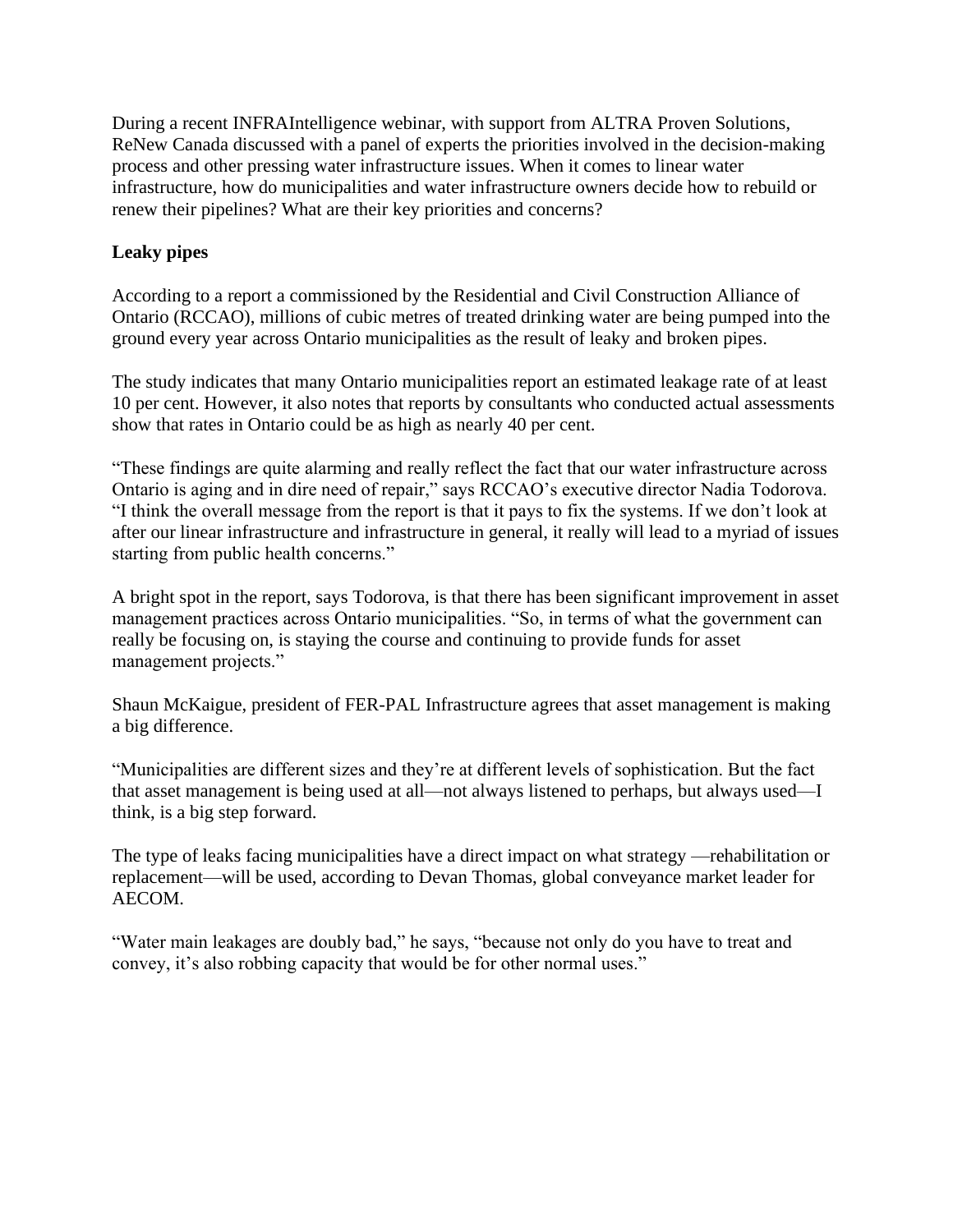

The City of Toronto's Port Lands Flood Protection and Enabling Infrastructure project is expected to be completed by 2024. (Waterfront Toronto)

There are a lot of tools now to inform leakage and what agencies can be doing to find that right balance of leakage management programs, says Thomas. "Chances are that if you've got old pit cast iron pipe in the ground, you're dealing with a lot of leakage. But there's a lot of good structural integrity there, too.

"Just because you have high leakage doesn't necessarily mean you need a full water main replacement program. You can start to tackle some of these things and take advantage of the remaining structural health the pipe."

Bill Shea, director of distribution and collection for Toronto Water, which is responsible for all aspects of the city's water supply and treatment, knows a thing or two about old, leaky pipes.

The RCCAO study also noted that in Toronto, 11 per cent of the more than 6,000 kilometres of water mains are more than 100 years old. The city has consistently reported a leakage rate of 10- 15 per cent, which means it wastes 103 million litres per day. The volume of losses is equivalent to supplying the daily demand of a system servicing a population of about 250,000 people or filling more than 15,000 Olympic-sized swimming pools every year.

"Everybody probably knows that old cast iron water mains are extremely thick, but if they suffer from corrosion, they tend to fall apart all at once. And the fact is, once you start digging to fix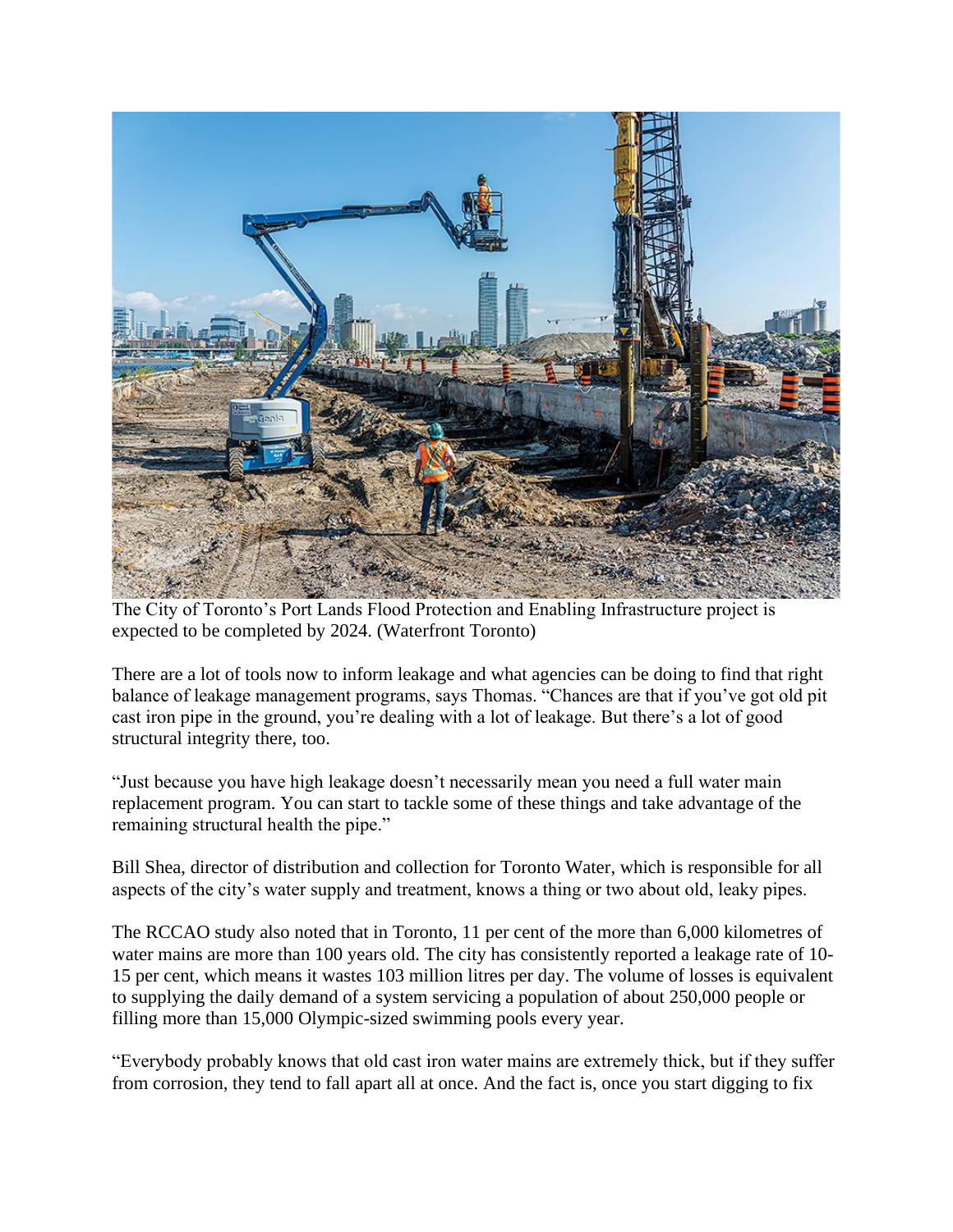one, they start popping all over the place. So, if you leave them alone, you might be okay. But the reality is we can't leave them alone.

"We have a comprehensive program of rehabilitating those water mains and Toronto Water spends over a billion dollars a year in capital replacement—over the last five years over \$300 million dollars on just relining."

## **Paying their fair share**

When it comes to paying for water infrastructure repairs, the comparatively low rates Canadians pay for their water is always a hot topic. How can municipalities convince citizens to pay more for their water?

"People don't value what they don't pay for," says McKaigue. "Water is incredibly cheap in Canada. And so traditionally, for many municipalities over the years it was almost cheaper to produce the water even though they've lost it."

And it's only now, he says, with the advent of asset management that governments are beginning to recognize that the real cost isn't matched by what people are paying for water now, and what they could easily pay for.

"Compare that to people's cell phone bill, and you might find a little more political motivation," says McKaigue.

Rates have been increased in most jurisdictions, adds Thomas, but that may still not be enough, although water ratepayers are becoming more sophisticated when it comes to understanding investments in infrastructure and the corresponding maintenance of service levels.

"When I work with owners being able to articulate the wise use of available funding is a big focus for them, so are they putting [funds] in the right bucket, the right operations and maintenance program or the right capital improvement program," says Thomas.

"And asset management programs or plans, which are now mandated in a lot of jurisdictions as a requirement for getting funding, are a critical tool in being able to articulate that level of service promise that they're making to ratepayers."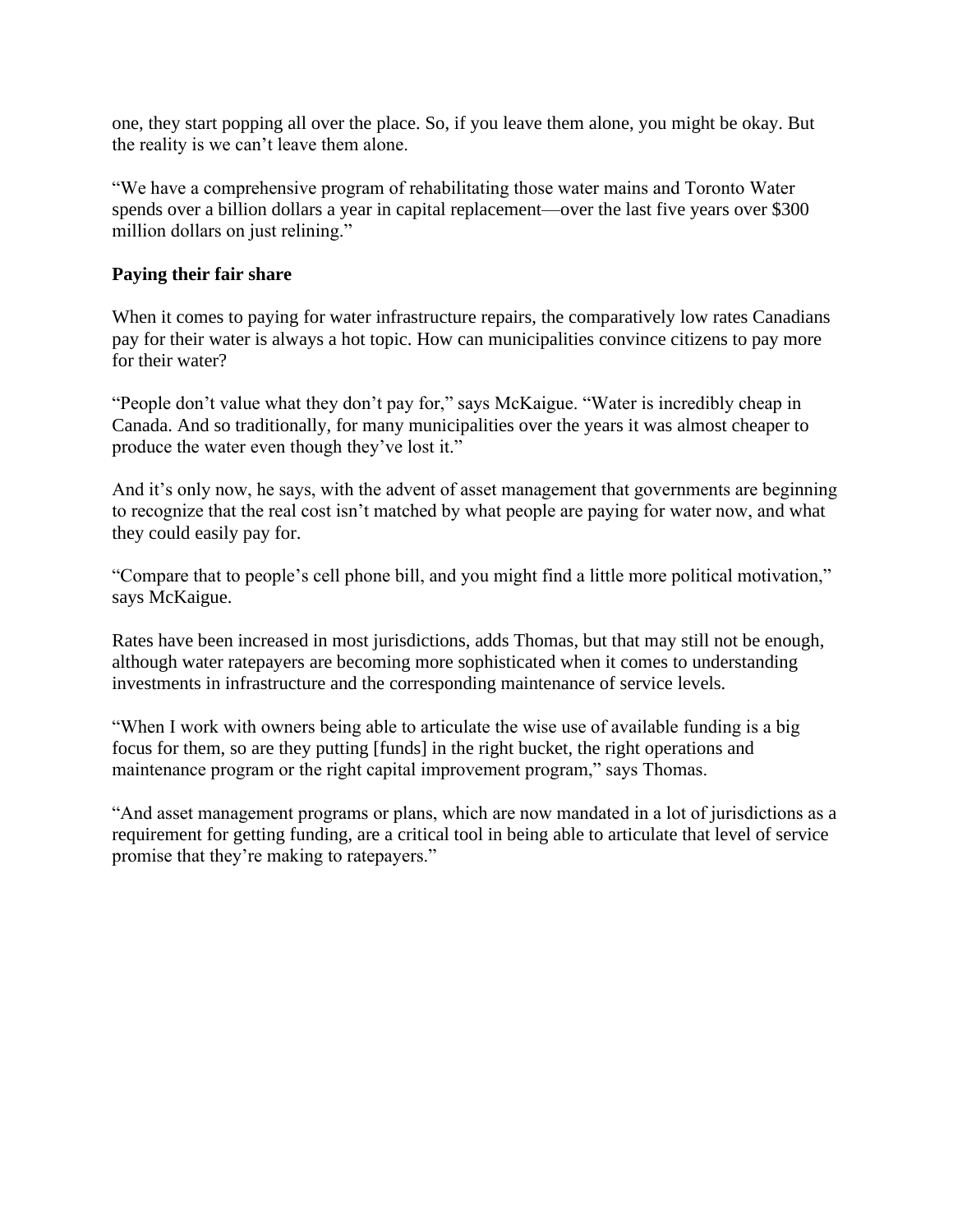

Over the years, the City of Toronto's Watermain Rehabilitation Program has been delivering cured-in-place-pipe (CIPP) watermain structural lining and cathodic protection of existing watermains. (WSP)

## **Make it a combo**

According to ReNew's survey, when working with municipal clients on linear water infrastructure renewal projects, respondents most often recommend a roughly even split between full open-cut replacement and trenchless excavation solutions. Nearly a third of respondents (31.73 per cent) indicated a preference for a combination of methods. These decisions are made based on assessment data. A clear majority (93 per cent) of respondents indicated that their municipal customers use leak detection or condition assessment technology before proceeding with a project.

"The right mix is what agencies are doing is usually driven by the condition of the existing infrastructure and what it needs," says Thomas.

It is also capacity related he adds. If the pipes need to be upsized it's probably not going to be a rehab program.

"More and more though, the agencies are looking to minimize surface disruption. The rehab technologies are getting more cost effective and so providing a greater incentive to do trenchless than what was otherwise available."

Conducting condition assessments will drive the mix of rehabilitation versus replacement, he says. "Knowing what the health of the pipes actually is and what the viable technologies are to rehabilitate them if you can and replace them if you have to."

According to Shea, at one point, the City of Toronto was experiencing approximately 1,500 water main breaks a year, and now, six years later, is down to about 700, through a combination of relining and replacement.